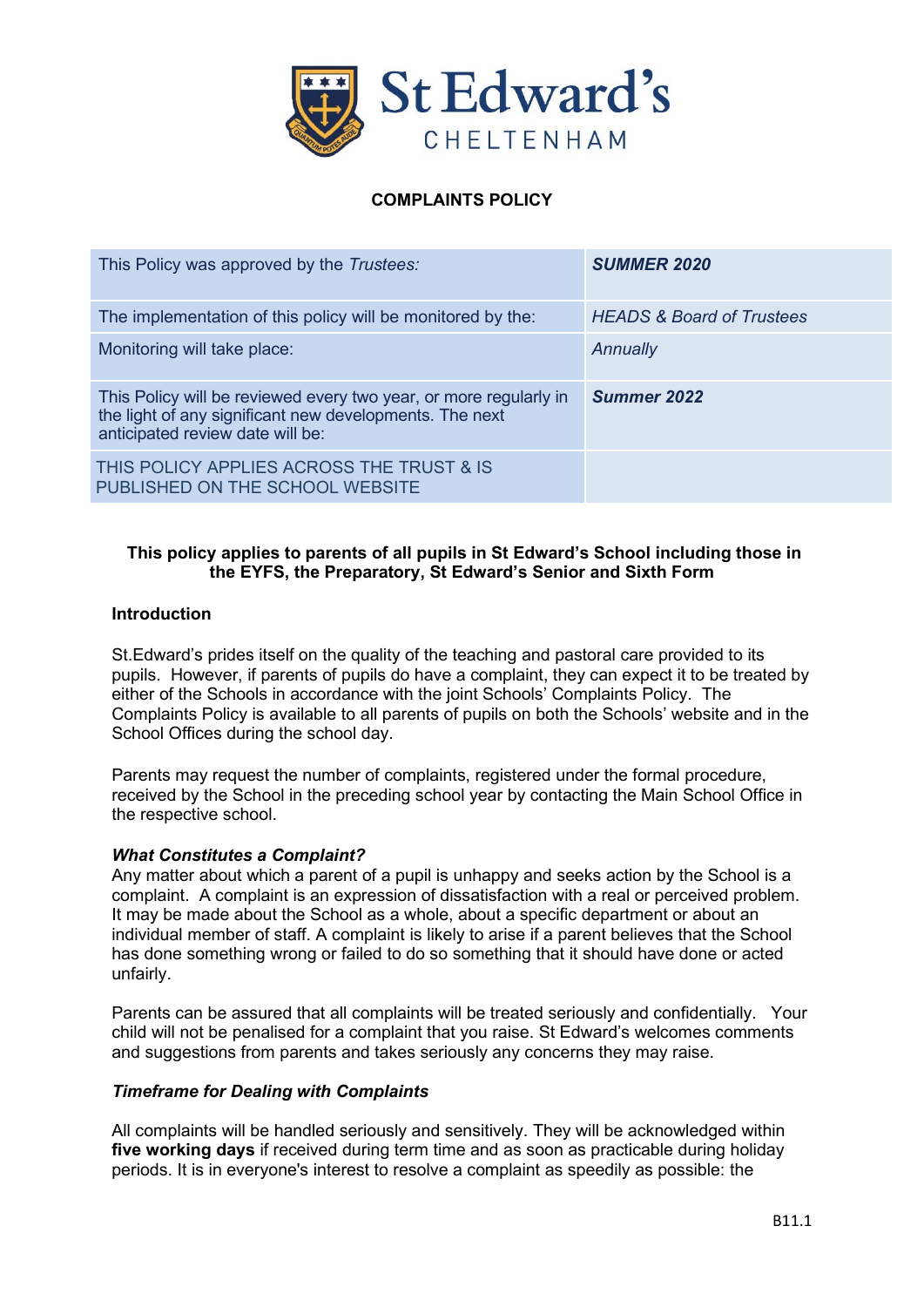Schools' target is to complete the first two stages of the procedure within 28 days if the complaint is lodged during term-time and as soon as practicable during holiday periods.

Stage 3, the Appeal Panel Hearing, will normally be completed within a further 28 days, if the appeal is lodged during term-time and as soon as practicable during holiday periods.

#### *Recording Complaints*

Following resolution of a complaint, the Schools will keep a written record of all formal complaints and whether they are resolved at Stage 2 or proceed to Stage 3 (a panel hearing). At the Schools' discretion, additional records may be kept which may contain the following information:

- Date when the issue was raised
- Name of parent
- Name of pupil
- Description of the issue
- Records of all the investigations (if appropriate)
- Witness statements (if appropriate)
- Name of member (s) of staff handling the issue at each stage
- Copies of all correspondence on the issue (including emails and records of phone conversations)
- The school will record any actions taken as a result of a complaint, whether or not it is successful.

Correspondence, statements and records relating to individual complaints will be kept confidential except to the extent required by paragraph 33(k) of Schedule 1 to the Education (Independent Schools Standards) (England) Regulations 2014, by the Secretary of State or where disclosure is required by the ISI under Section 109 of the Education and Skills Act 2008 (as amended), or under other legal authority.

### **PROCEDURE**

### *Stage 1 - Informal Resolution*

Whilst there is a comparable system in place for handling of complaints in St Edward's Preparatory School and St Edward's Senior and Sixth Form School, the person(s) involved in dealing with the complaint in Stages 1 and 2 will be different and for that reason, complainants should refer to the appropriate procedure for the School concerned.

It is hoped that most complaints and concerns will be resolved quickly and informally. St Edward's will respect the complainant's desire for confidentiality and correspondence will only be shared with those who are dealing directly with the resolution of the complaint.

| Stage 1 - Informal Resolution in:             |                                                 |  |
|-----------------------------------------------|-------------------------------------------------|--|
| <b>St Edward's Preparatory School</b>         | <b>St Edward's School (Senior)</b>              |  |
| (including Kindergarten or Pre-School)        |                                                 |  |
| If parents have a complaint they should in    | If parents have a complaint, they should in     |  |
| the first instance contact their child's Room | the first instance contact their child's Form   |  |
| Leader (Kindergarten) Class Teacher           | Teacher. In many cases, the matter will be      |  |
| (Rec to Year 6) or Form Teacher (Years 3-     | resolved straightaway by this means to the      |  |
| 6).                                           | parents' satisfaction. If the Form Teacher      |  |
| In most cases, the matter will be resolved    | cannot resolve the matter alone it may be       |  |
| immediately by this means to the parents'     | necessary for him/her to consult a Head of      |  |
| satisfaction.                                 | Section if it is a pastoral/disciplinary matter |  |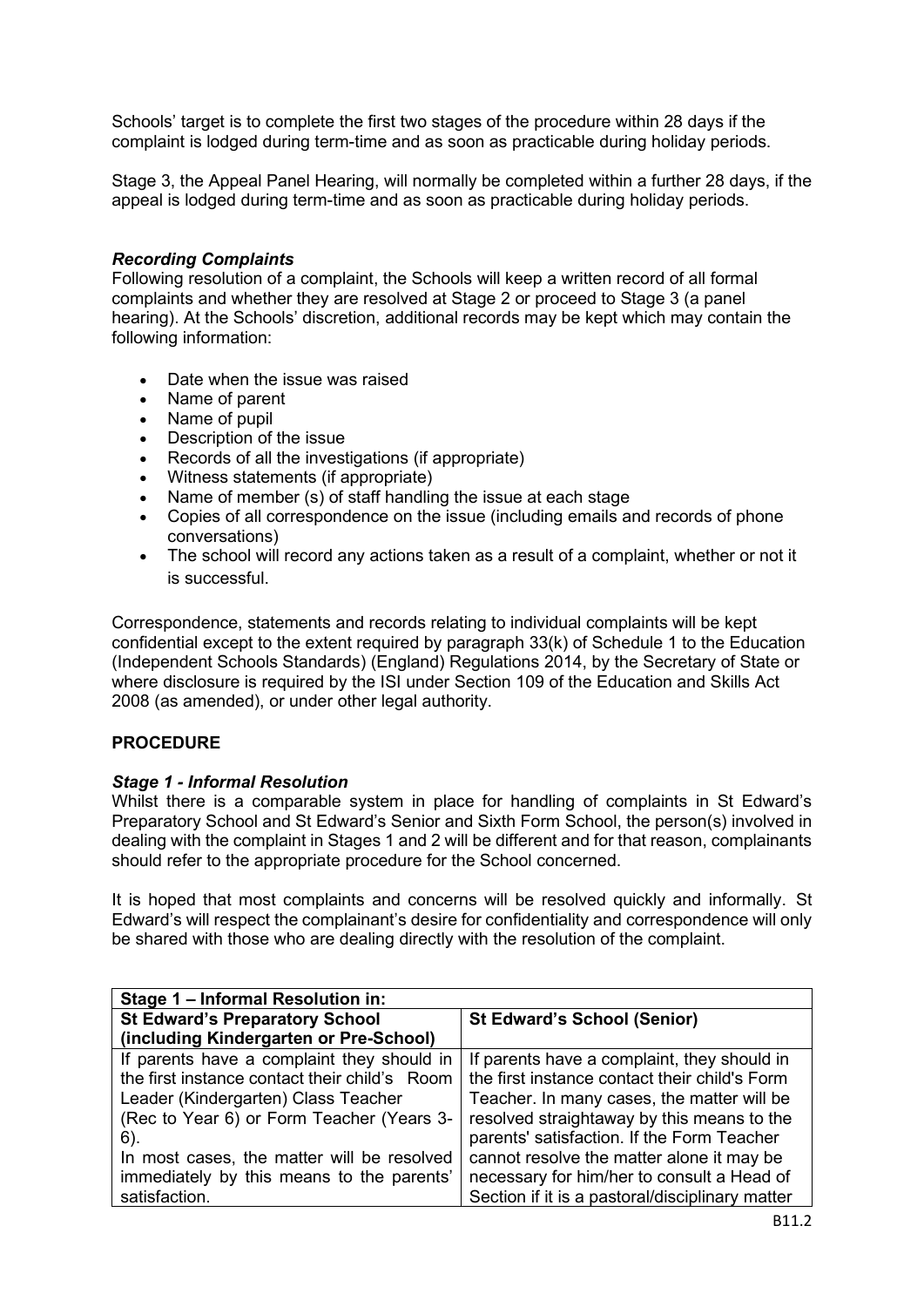| If the Room Leader, Class Teacher or Form<br>Teacher cannot resolve the matter alone it<br>may be necessary for them to consult with<br>the Kindergarten Manager, Head of Pre-<br>Prep, Assistant Head or Deputy Head<br>depending on the issue.<br>Complaints made directly to the Assistant | or the Head of Department if it is an<br>academic matter.<br>If it involves more than one subject area,<br>the Deputy Head Academic will be<br>consulted. If it is a pastoral issue of a<br>serious nature, the Head of Section would<br>consult the Senior Deputy Head. |  |
|-----------------------------------------------------------------------------------------------------------------------------------------------------------------------------------------------------------------------------------------------------------------------------------------------|--------------------------------------------------------------------------------------------------------------------------------------------------------------------------------------------------------------------------------------------------------------------------|--|
| Head, the Deputy Head/the Head will usually<br>be referred to the relevant Room Leader,<br>Class or Form teacher unless it is deemed<br>appropriate for them to deal with the matter<br>personally.                                                                                           |                                                                                                                                                                                                                                                                          |  |
|                                                                                                                                                                                                                                                                                               | Complaints made directly to a Head of<br>Department/the Deputy Heads/the Head will<br>usually be referred to the relevant Form<br>Teacher unless it is deemed appropriate for<br>them to deal with the matter personally.                                                |  |
| Should the matter not be resolved within 7<br>days or in the event that the Form teacher<br>and the parent fail to reach a satisfactory<br>resolution then parents will be advised to<br>proceed with their complaint in accordance<br>with Stage 2 of this procedure.                        | Should the matter not be resolved within 7<br>days or in the event that the Form Teacher<br>and the parent fail to reach a satisfactory<br>resolution then parents will be advised to<br>proceed with their complaint in accordance<br>with Stage 2 of this procedure.   |  |
| If, however, the complaint is directly against either Head, parents should address their<br>complaint to the Chair of Trustees at St Edward's School, Cirencester Road, Charlton Kings,<br>Cheltenham, GL53 8EY.                                                                              |                                                                                                                                                                                                                                                                          |  |

## *Stage 2 - Formal Resolution – complaint heard by the relevant Head*

- If the complaint cannot be resolved on an informal basis then the parents should put their complaint in writing to the relevant Head. The Head will decide, after considering the complaint, the appropriate course of action to take.
- In most cases, the Head will meet/speak to the parents concerned, normally **within five working days** of receiving the complaint, to discuss the matter. If possible, a resolution will be reached at this stage.
- It may be necessary for the Head to carry out further investigations.
- The Head will keep written records of all meetings and interviews held in relation to the complaint.
- Once the Head is satisfied that, so far as is practicable, all of the relevant facts have been established, a decision will be made, and parents will be informed of this decision in writing. The Head will also give reasons for their decision.
- If the complaint is against the Head, the Chair of Trustees (or designated Trustee representative in their absence) will call for a full report from the Head and for all the relevant documents. The Chair may also call for a briefing from members of staff and may wish to speak to or meet with the parents to discuss the matter further. Once the Chair is satisfied that, so far as is practicable, all the relevant facts have been established, the parents will be informed of the decision in writing. The Chair will give reasons for their decision.
- Complaint(s) about the Chair of Trustees or any individual trustee should be made in writing to the Clerk of Trustees at St Edward's School, Cirencester Road, Charlton Kings, Cheltenham, GL53 8EY.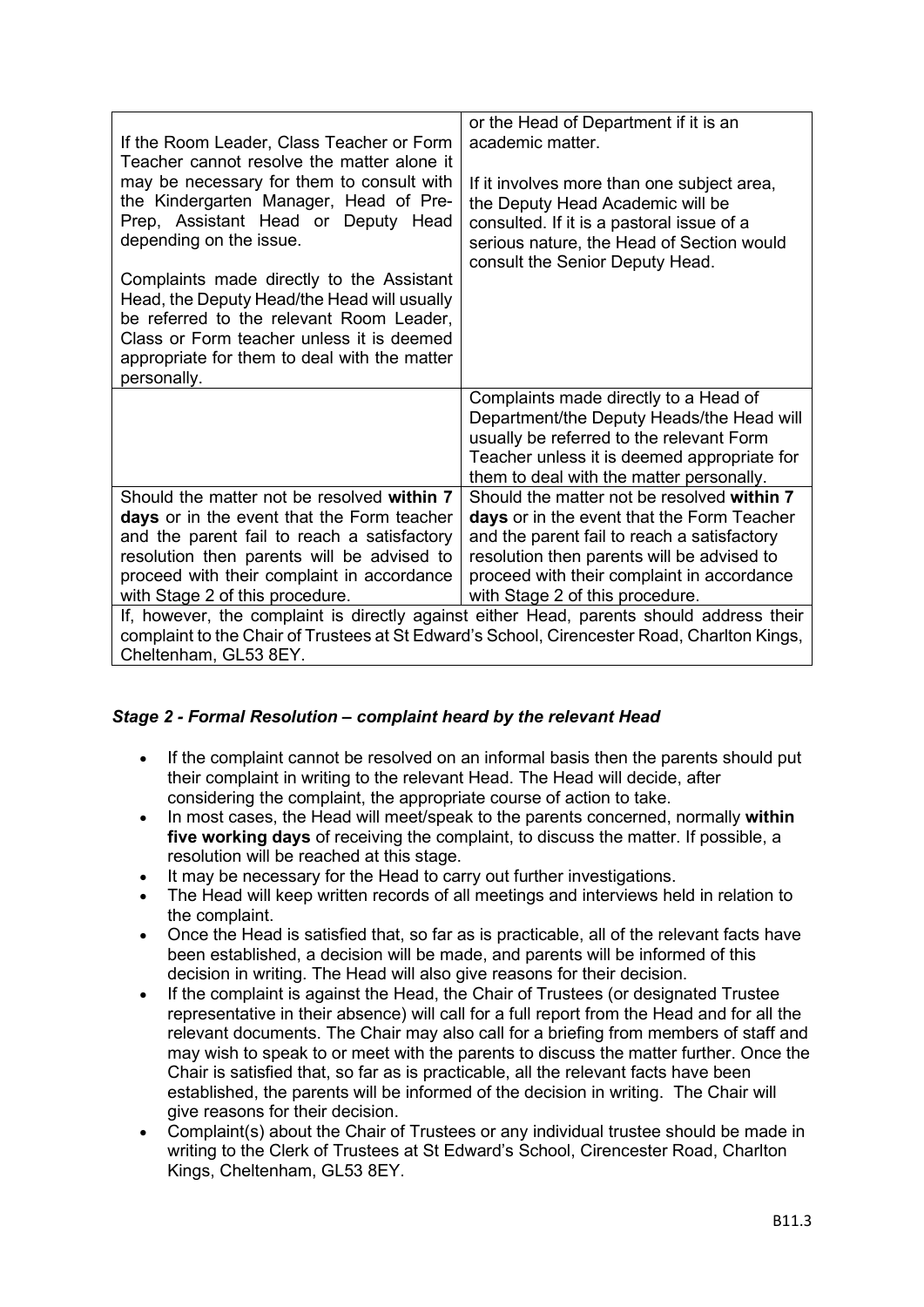- A decision at Stage 2 will be made as speedily as possible and normally within 10 working days, if the complaint is made during term time.
- If parents are still not satisfied with the decision, they should, within 21 calendar days, proceed to Stage 3 of this procedure.

## *Stage 3 - Panel Hearing – complaint heard by the Trustees*

- If parents seek to invoke Stage 3 (following a failure to reach an earlier resolution) they must notify the Clerk to the Trustees within 21 days from receipt of the outcome of Stage 2. Parents should set out why the complainant is not satisfied with the response at Stage 2 and the action the complainant would like the School to take to resolve the matter.
- A panel will be appointed to deal with the complaint and the Clerk to the Trustees will notify the parents of the names of the panel members.
- The Panel will consist of at least three persons not directly involved in the matters detailed in the complaint. Two of the Panel will be Trustees and one independent member will be appointed by the Trustees. This person shall be independent of the management and running of the School **and will normally be a senior manager from another independent school.** Each of the Panel members shall be appointed by the Trustees. The Clerk to the Trustees, on behalf of the Panel, will then acknowledge the complaint and schedule a hearing to take place as soon as practicable and normally **within 21 working days.**
- If the Panel deems it necessary, it may require that further particulars of the complaint or any related matter be supplied in advance of the hearing. Copies of such particulars shall be supplied to all parties normally **not later than five working days** prior to the hearing.
- All parties will be asked to provide any relevant documents in advance and in good time before the panel hearing date. A failure to comply may result in a postponed hearing.
- The parents may attend and be accompanied at the hearing if they wish. This may be a relative, teacher or friend. Legal representation will not normally be appropriate.
- A representative of the School, normally a member of the senior management team to be present at the hearing to respond to queries by the Panel or the Parent as required.
- If possible, the Panel will resolve the parents' complaint without the need for further investigation. Where further investigation is required, the Panel will decide how it should be carried out.
- After due consideration of all facts they consider relevant, the Panel can:
	- $\circ$  Dismiss the complaint in whole or in part;
	- $\circ$  Uphold the complaint in whole or in part;<br> $\circ$  Decide on the appropriate action to be ta
	- Decide on the appropriate action to be taken to resolve the complaint;
	- o Recommend changes to the school's systems/procedures to ensure that problems of a similar nature do not recur.
- The Panel will write to the parents informing them of its decision and the reasons for it as soon as practicably possible and normally **within five working days** of the hearing. The decision of the Panel will be final.
- A copy of the Panel's findings and recommendations (if any) is provided to the complainant and, where relevant, the person complained about and available for inspection on the school premises by the Chair of Trustees and the relevant Head.
- A written record will be kept of all complaints, and of whether they are resolved at Stage 2 or proceed to a panel hearing.
- The School will keep a written record of any action taken by the School as a result of the complaint (regardless of whether it is upheld).

Parents can be assured that all concerns and complaints will be treated seriously and confidentially. All correspondence, statements and records relating to individual complaints